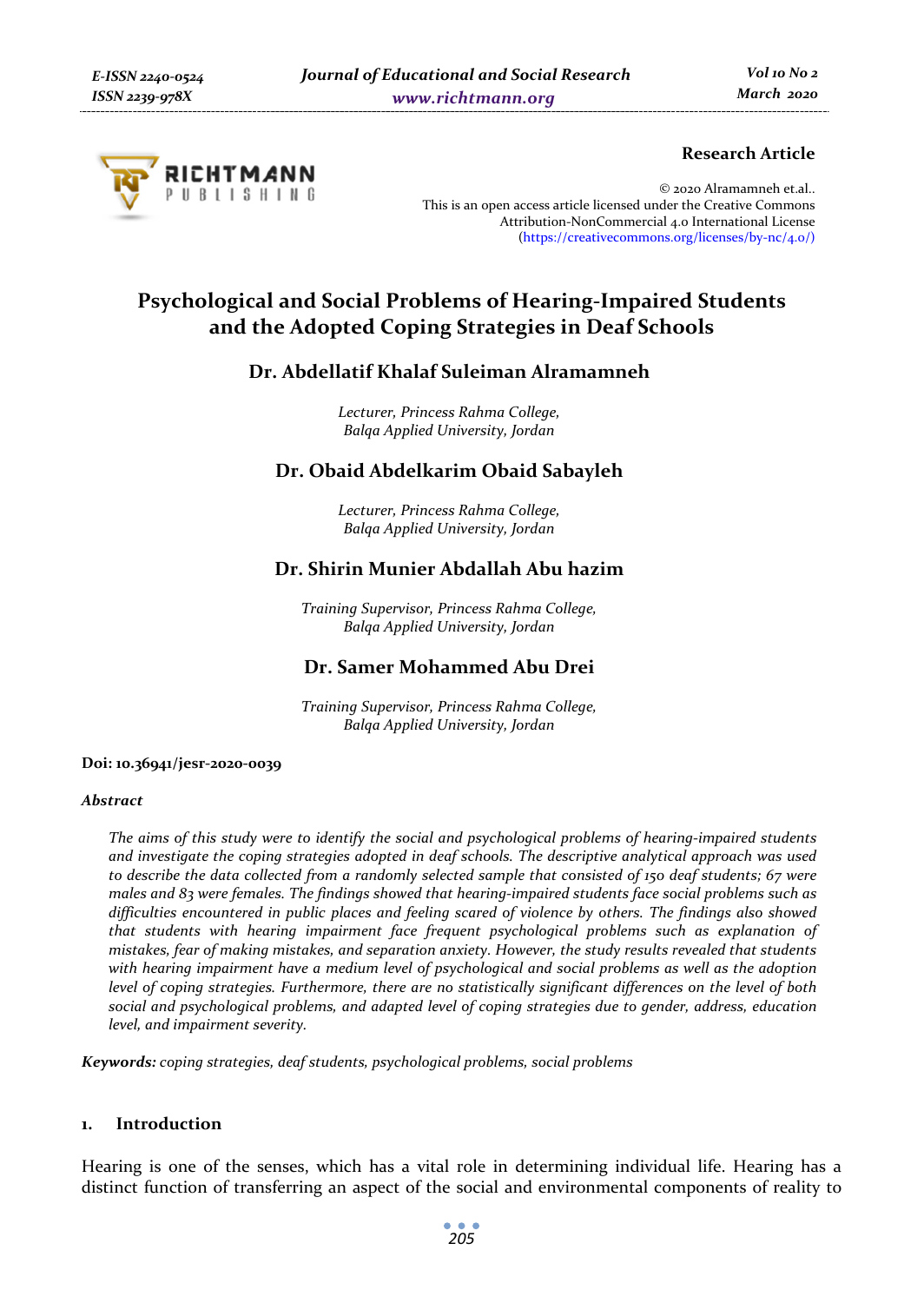*Vol 10 No 2 March 2020*

the brain. The significance of hearing sense is demonstrated by the fact that hearing is a source of learning and knowledge acquisition as well as earning direct and indirect experiences. Hearing system transmits a spectrum and an unlimited amount of information about the surroundings. Therefore, hearing impairment affects individuals' cognitive competence, since it reduces the individual's ability to recognize things, particularly the aspects directly related to hearing that reduces his ability to sustain normal activities and processes. Deaf students are known as those individuals who use sign language or lip-reading for communication either using hearing aids or not, and their hearing sensitivity is between 25 and 90 Decibels (dB) (AbuDreea, 2017). The social and psychological problems vary among hearing-impaired students who are born with hearing impairment compared to those who lost their hearing at a late age. However, each problem requires diverse management, services, and training settings, therefore, a teacher must distinguish these problems (ALzahrani, 2007).

Social interaction of hearing-impaired students with their hearing peers reveals various social problems of those students since they do not acquire huge audio information, which has a primary influence on students' social behavior patterns. Consequently, this deficit of information will surely influence their social skills (AbuSha'ban, 2016). In terms of psychological problems, the differences in feeling level among deaf and normal students nourish the anxiety level in deaf students. The closed association among physical deficit of competence and feelings cannot be neglected. Furthermore, hearing impairment may relate directly to the increment of fearing and dependency. A deaf student needs to depend on others to fill the ability deficit from hearing loss, which is considered as a partial dependency, instead, it may turn into a total dependency, and they may lose their self-esteem (Naji & Qurashi, 2018).

It is worth noting that the common communication language among individuals is useful to foster their relations and understand each other. However, the emotional, behavioral, social, and psychological problems vary among hearing impaired students due to several aspects such as the child age when deafness occurred, the severity of impairment, early diagnosis, the hearing ability of parents, family, and the environmental condition of the child (Alrousan, 2016).

Abu Dreea and Arramamneh (2019) conducted a study to investigate the verbal and performance intelligence and its relation to behavioral problems of hearing-impaired students. The results revealed that hearing-impaired students have a normal intelligence level and a medium level of psychological problems. Moreover, results found that hearing-impaired students show low-level aggression, as well as attention deficit and hyperactivity problems. Ali (2015) investigated the relationship between social competence and social isolation, and he found that there is a statistically significant positive correlation at  $\alpha$ =0.01 level between social competence and social isolation. It is also found that there are statistically significant differences in social competence level between males and females in favor of female students.

Rimawi (2008) conducted a study to expose the primary psychosocial difficulties that face impaired women in Amman and its relation to impairments categories. The results indicated that impaired women encounter several psychological problems in descending order going from anxiety, depression, isolation, to dependency, in which hearing impaired women have a higher significant level of anxiety compared to other women of impairment, while physically impaired women have a higher significance level of depression among other impaired women. However, there are no differences in social isolation among impaired women. Comparing impaired women to normal women, the differences in anxiety and social isolation were in favor of the impaired women, while there is no difference between them in depression and dependency.

AlA'iq and Yahya (2007) presented a study to identify hearing impaired students' problems from their families and teachers' perspectives in Jordan. The findings support that hearing impaired students are encountering different problems such as behavioral and emotional problems, academic problems, conduct problems, and social problems.

Vanaldik et al, (2009) found that 41% of children have emotional and behavioral problems in a study on 238 deaf Dutch children aged between 4-10 years, while Dutch children aged between 12-18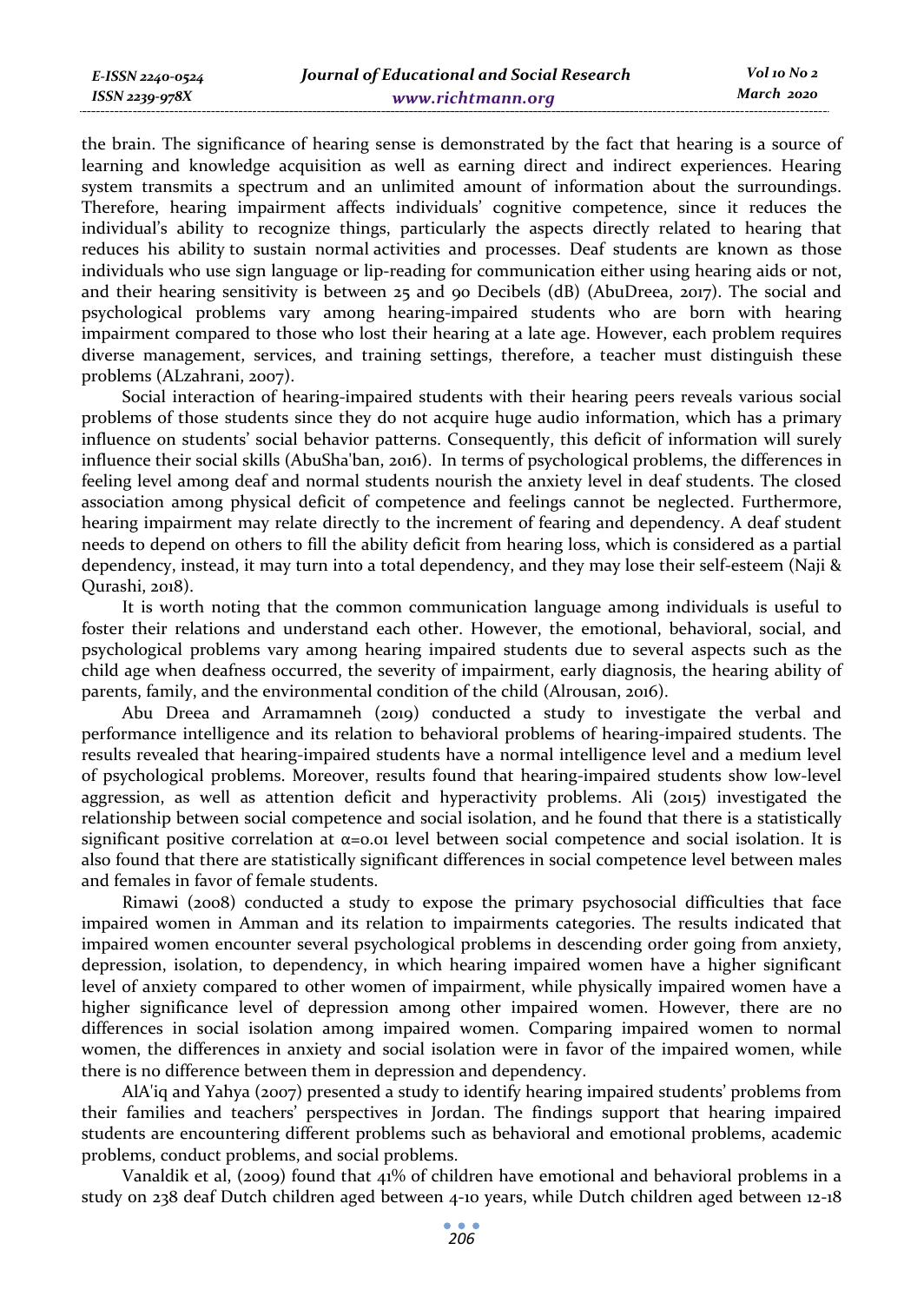years showed higher level of anxiety, depression, and more social problems compared to those aged between 4-11 years old.

A study conducted by Watson, Neuman , and Dickinson (2001) asserted that both totally and partially hearing-impairing causes deficit in the social development of deaf adolescent, and cause various genre of problems such as aggression, lack of compatibility, anxiety and so forth that obstruct deaf inclusion with others. However, a positive parents' behavior toward these problems eliminates and restricts it. Shirin, Antia, Patricia, and Luckner (2011) who have concerns in social and behavioral skills of teaching deaf and hearing-impaired students in public found that these students have a medium level of social and behavioral problems according to their teachers' perspectives. In the same context, Karen, Kathryn, and Blair (2008) studied the communication and social interaction of hearing-impaired student in American schools. Furthermore, they investigated its impact on the academic success in order to reveal the positive influential variables on the hearing-impaired students' success, and find compatible strategies to manage and solve their communication problems as a consequent. The study results indicated that deaf and hearing-impaired students suffer extremely from conduct and social interaction problems, therefore, researchers advocated designing a training program for communication skills.

#### *1.1 Research Questions*

The study answers the following questions:

- 1. What are the social problems of Hearing -impaired students?
- 2. What are the psychological problems of hearing -impaired students?
- 3. What is the adoption level of coping strategies for social and psychological problems in deaf school?
- 4. Are there any statistically significant differences among hearing -impaired based on (gender, place of residence, severity of disability, and school grade)?

## *1.2 Study Significant*

The study gains significance due to its role in exhibiting the social and psychological problems of hearing-impaired students and exploring the coping strategies for social and psychological problems of hearing-impaired students in schools.

## *1.3 Study limitations*

This study has some limitations:

Time limitation: the study is conducted in the first semester of 2019/2020 educational year due to limited access to school complied with mutual consent between educational departments and the researchers.

Spatial limitation: the study is conducted in deaf schools in Salt province only due to researchers' time limitation, spatial divergence among the researchers' province and other provinces, and difficulties of acquiring authorization from relevant educational departments.

Sample profile limitation: the study is conducted on deaf children only who are aged between (6-17) years old in their schools, since these ages are the only one according to records of included schools in the study.

## *1.4 Definitions of Terms*

• Deaf: defined as all individuals who use sign language, or lip reading for communication either using hearing aids or not, and their hearing sensitivity is between 25 and 90 dB.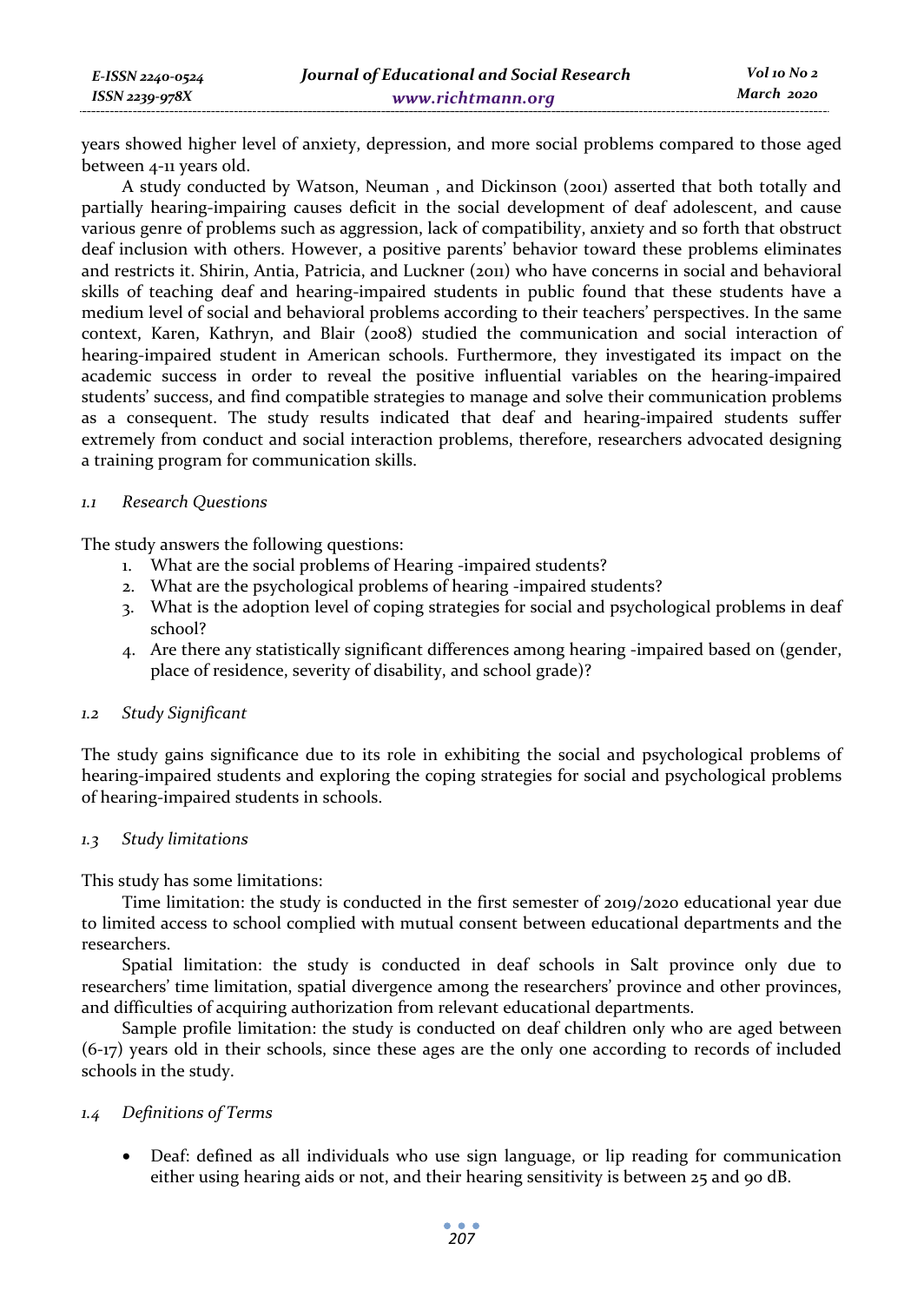- Social Problems: defined as a set of problems and difficulties that hearing-impaired persons faced which cause deficit in their social interaction and communication abilities due to their hearing loss.
- Psychological problems: defined as a set of problems and difficulties that hearing-impaired persons faced which affect their behaviors due to their hearing loss such as anxiety, mood fluctuations, and stress.
- Coping strategies defined as a set of plans and approaches adopted in deaf schools to manage and assess hearing-impaired students' problems.

## **2. Methodology: Method and Procedures**

## *2.1 Method of study*

This study has used descriptive statistical approach utilizing the quantitative (questionnaire) method as primary tool for data collecting purposes to investigate the research questions.

## *2.2 The sample of study*

The study sample purposely selected 150 hearing-impaired students aged between 6 and 17 years old from deaf schools in Salt province in the Hashemite Kingdom of Jordan in order to identify all cases in the study population.

The sample involved 67 male students, and 83 female students corresponding to 45%, 55% of sample, respectively.

## *2.3 The study tool*

## *2.3.1 Questionnaire*

A social and psychological problems scale was developed and distributed to hearing -impaired students. The responses of the questionnaire were based on Likert scales (5=strongly agree, 4=agree, 3=neutral, 2=disagree, 1=strongly disagree).

The positive statements in the social problems part are the 3, 6, 12, and 14 statements, and in the psychological problems part, they are the 6 and 14, which are respectively weighted as 1,2,3,4, and 5. This means there are more psychological or social problems when the mean of these responses is large.

As for coping strategies scale, the responses are based on the Likert scale ( $5=$ strongly agree, 4=agree, 3=neutral, 2=disagree, 1=strongly disagree). This means if the mean of these responses is large, the use of adaptation strategies becomes greater.

To interpret the responses on each statement of the research questions, the following formula was used:

Range=largest value (strongly agree) - smallest value (strongly disagree)

 $=5-1=4$ 

Class Length= Range ÷ number of classes

 $=4/3=1.33$ 

Thus, the Classes boundaries are:

- − From 1 to 2.33 (weak degrees)
- − From 2.34 to 3.67 is (mid degrees)
- − From 3.68 to 5 is (high degrees)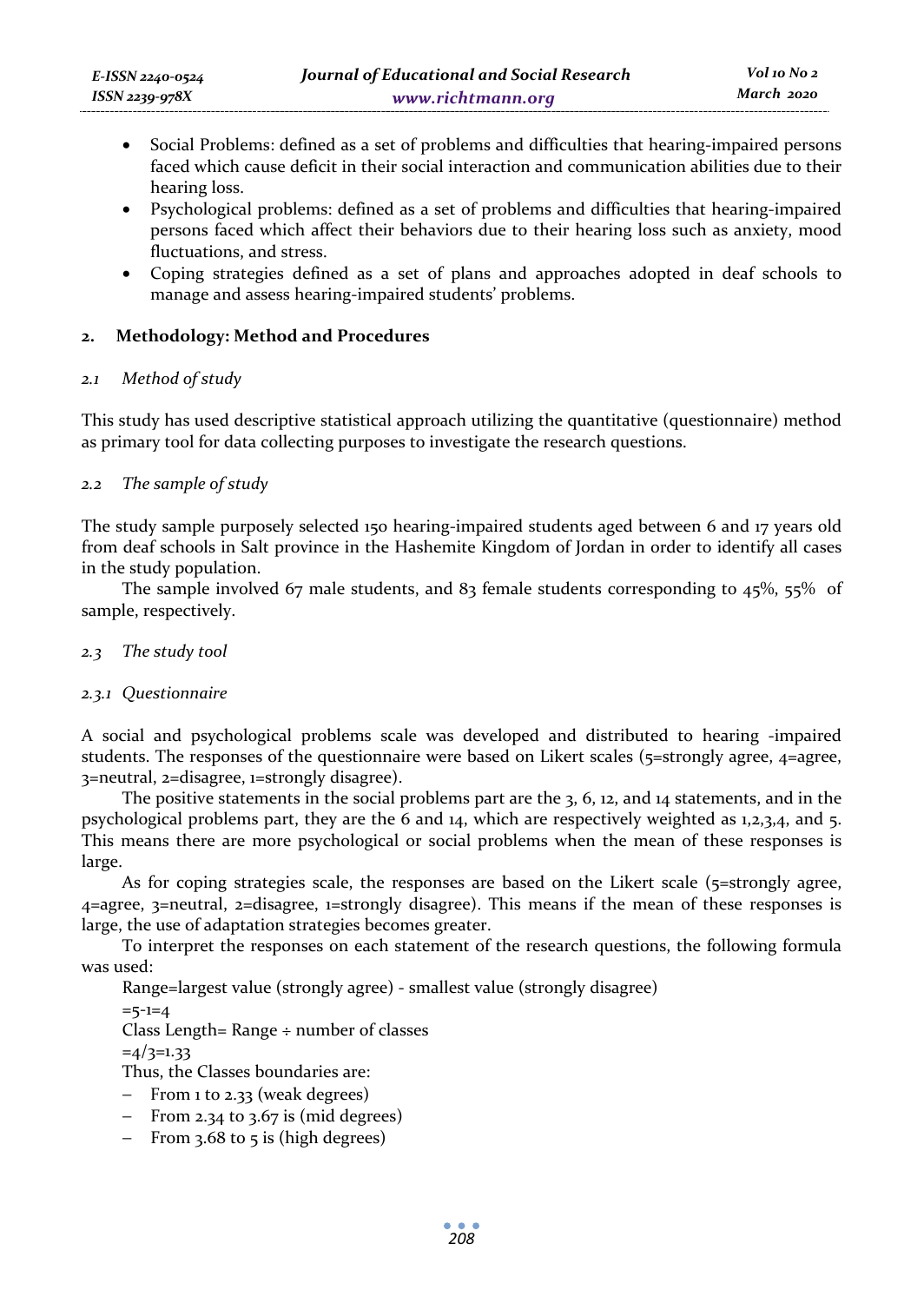#### *2.4 Validity and reliability*

#### *2.4.1 Social Problems scale*

To investigate the validity of the social problems scale, the coefficient of correlation was calculated between statements and the overall degree of the scale. The validity coefficients ranged from 0.304 to 0.782. That value indicated the social problems scale was construct validated.

The internal consistency reliability was calculated using the Cronbach's alpha test. The reliability coefficient is 0.901, which means a suitable value of reliability.

#### *2.4.2 Psychological Problems scale*

The coefficient of correlation was calculated to investigate the validity of the psychological problems scale. The following table shows the coefficient of correlation between statements and the overall degree of scale:

**Table 1:** Coefficient of Correlation Between Statements and Overall Degree of Psychological Problems Scale

| No. statement  | Correlation with criterion | No. statement | Correlation with criterion |
|----------------|----------------------------|---------------|----------------------------|
| 1              | .669                       | 13            | .865                       |
| $\overline{2}$ | .731                       | 14            | .404                       |
|                | $-341$                     | 15            | .771                       |
|                | .562                       | 16            | $-749$                     |
|                | .68 <sub>1</sub>           | 17            | .814                       |
| 6              | $-374$                     | 18            | .628                       |
|                | .758                       | 19            | $-745$                     |
| 8              | .541                       | 20            | .642                       |
| 9              | .817                       |               |                            |
| 10             | .794                       |               |                            |
| 11             | .863                       |               |                            |
| 12             | .835                       |               |                            |

The correlation coefficients between the statements and overall degree of Psychological Problems scale ranged from 0.341 to 0.865; that means the Psychological Problems scale was construct validated.

Cronbach's alpha test was used to investigate the internal consistency reliability of this scale. The reliability coefficient is 0.946; that means a suitable value of reliability.

#### *2.4.3 Coping strategies scale*

The coefficient of correlation between statements and overall degree of the scale was calculated; the following table shows these coefficients of the scale:

**Table 2:** Coefficient of Correlation between Statements and Over All Degree of Coping Strategies Scale

| No. statement | Correlation with criterion | No. statement | Correlation with criterion |
|---------------|----------------------------|---------------|----------------------------|
|               |                            |               |                            |
|               |                            |               |                            |
|               | 500                        |               |                            |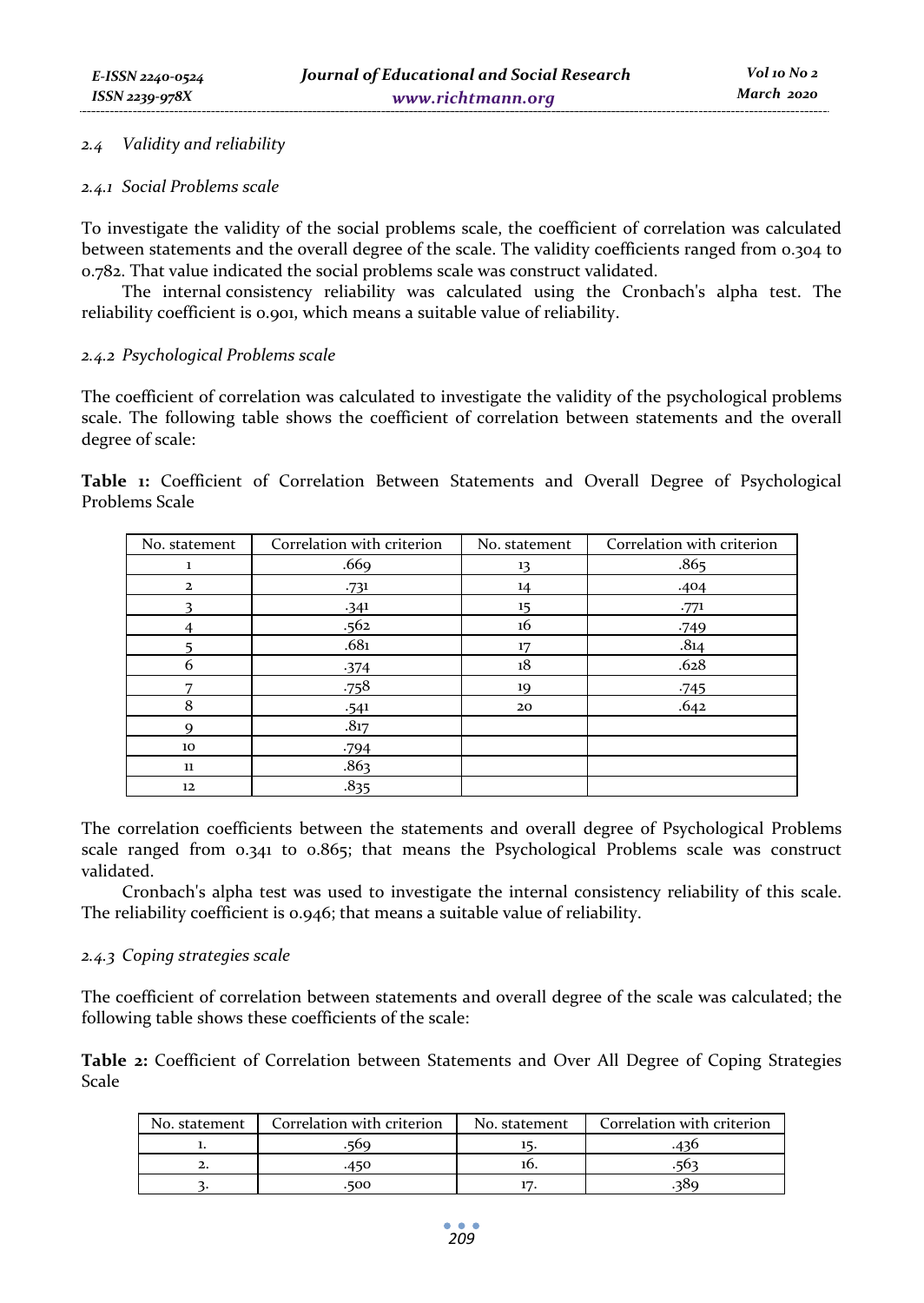| No. statement | Correlation with criterion | No. statement | Correlation with criterion |
|---------------|----------------------------|---------------|----------------------------|
| 4.            | .586                       | 18.           | $-447$                     |
| 5.            | .623                       | 19.           | $-333$                     |
| 6.            | .516                       | 20.           | .380                       |
| 7.            | .633                       | 21.           | .414                       |
| 8.            | .617                       | 22.           | .338                       |
| Q.            | .542                       | 23.           | .340                       |
| 10.           | .386                       | 24.           | .586                       |
| 11.           | .563                       | 25.           | .402                       |
| 12.           | $-349$                     | 26.           | .489                       |
| 13.           | $-547$                     | 27.           | .452                       |
| 14.           | .450                       |               |                            |

The correlation coefficients among the statement and overall degree of coping strategies scale ranged from 0,333 to 0.633; that means the scale was construct validated which is the test used to determine the extent of measuring the construct supposed to be measured by the scale.

#### *2.5 Research procedures*

The questionnaire of hearing-impaired students' social and psychological problems and their adaptation strategies level was distributed to hearing -impaired students, and then they filled it with the assistance of helping teachers of the deaf through the following steps: first, the questionnaire was read in sign language by teachers, then the hearing -impaired student has answered the questions, after that the teachers wrote their answer.

The scale was applied by using sign language on 150 hearing-impaired students who are the sample of the study.

The sample of the study was divided into categories depending on gender, age and degree of hearing impairment. After that, the data were processed statistically to find the results, interpret them, and make the recommendations of the study.

#### *2.6 Data Analysis*

To answer the questions of the study, the Statistical Package of Social Sciences Program (SPSS) was used to process the data after classifying it; the process included:

- Duplicates and percentages to describe the characteristics of the sample of the personal study.
- The Cronbach's alpha test to find the coefficient of reliability.
- The Pearson correlation coefficients to identify the relationship between the social and psychological problems of students with hearing disabilities.
- The arithmetic mean and standard deviations.

#### **3. The Study Results**

#### *3.1 What are the social problems of Hearing -impaired students?*

To answer this question, descriptive statistics (means, standard deviations) of the social problems of hearing -impaired students were calculated. The following table showed these results: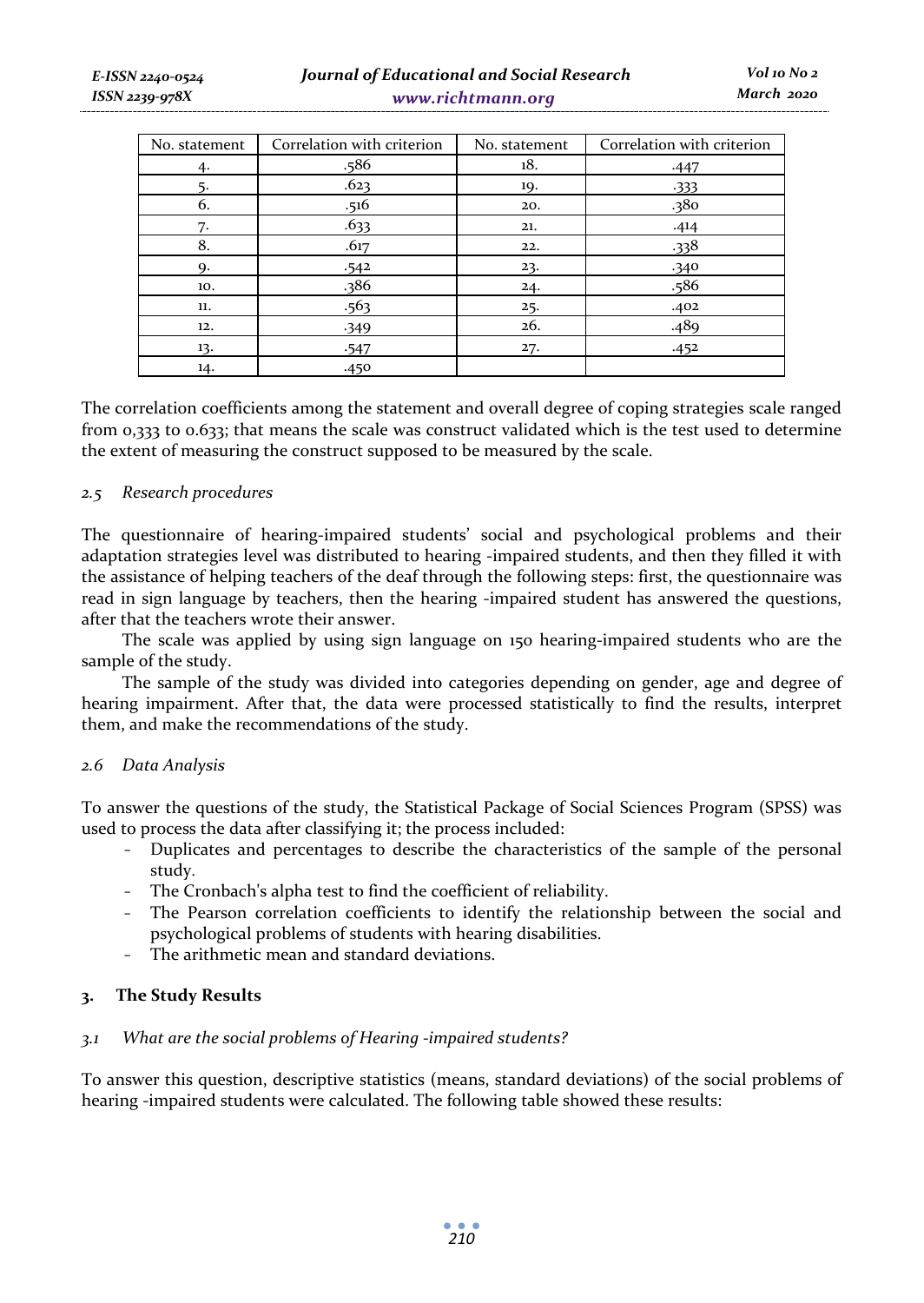**Table 3:** Descriptive Statistics (Means, Standard Deviations) of Social Problems of Hearing -impaired Students (N=150)

|              |              | No rank Statements                                                     | standard<br>deviations | <b>Means</b> | level  |
|--------------|--------------|------------------------------------------------------------------------|------------------------|--------------|--------|
| 19           | $\mathbf{1}$ | I fear of violence from others                                         | 1.076                  | 3.58         | middle |
| 7            | $\mathbf{z}$ | I miss having the privacy in my life                                   | 1.207                  | 3.45         | middle |
| 11           | 3            | I miss having the regulation of my free time                           | .764                   | 3.44         | middle |
| 18           | 4            | I have a problem of acceptance of others                               | 1.030                  | 3.41         | middle |
| 10           | 5            | I miss having someone to share my day-to-day problems                  | 1.217                  | 3.36         | middle |
| 9            | 6            | I have a problem with salute and return it                             | .725                   | 3.31         | middle |
| $\mathbf{z}$ | 7            | I have a problem of opinion expression when I being with hearing peers | 1.316                  | 3.25         | middle |
| 16           | 8            | I miss having the self-esteem feeling                                  | .985                   | 3.21         | middle |
| 3            | 9            | I make friends with other                                              | 1.416                  | 3.21         | middle |
| 21           | 10           | I have a difficulties of acting in public places                       | 1.433                  | 3.18         | middle |
| 8            | 11           | I have a problem of decision acceptance of others                      | 1.301                  | 3.16         | middle |
| 4            | 12           | I'm not participating in any social activity                           | .712                   | 3.15         | middle |
| 6            | 13           | I can communicate with others easily                                   | 1.460                  | 3.15         | middle |
| 17           | 14           | I am feeling alone because of the lack of mobility                     | 1.461                  | 3.12         | middle |
| 12           | 15           | I belonged to the surrounding people                                   | 1.313                  | 3.03         | middle |
| 13           | 16           | I'm having the trouble of social activities pursuit                    | 1.359                  | 3.01         | middle |
| 5            | 17           | I'm avoiding the parks and public places                               | 1.196                  | 2.99         | middle |
| $\mathbf{1}$ | 18           | I would rather be all alone                                            | 1.154                  | 2.75         | middle |
| 14           | 19           | I get compliments and thanks from other                                | 1.324                  | 2.53         | middle |
| 20           | 20           | I have the ability to make different decisions                         | .844                   | 2.14         | low    |
| 15           | 21           | My status within the household less than my brother                    | .812                   | 2.11         | low    |
|              |              | The means of social problems                                           | .679                   | 3.07         | middle |

This table shows that 3.07 is the overall mean of the social problems of Hearing -impaired students, while the means and standard deviations of the statements range between 2.11 to 3.58.

"I fear of violence from others" statement was the highest mean (3.58), while "My status within the household less than my brother" was the lowest (2.11).

## *3.2 The second question: What are the psychological problems of hearing -impaired students?*

To answer this question, descriptive statistics (means, standard deviations) of the psychological problems of Hearing -impaired students were calculated. The following table showed these results:

**Table 4:** Descriptive Statistics (Means, Standard Deviations) of Psychological Problems of Hearing impaired Students (N=150)

|                 |              | No rank statements                                                                | standard<br>deviations | Means | level  |
|-----------------|--------------|-----------------------------------------------------------------------------------|------------------------|-------|--------|
| 8               |              | I do justify when I made any mistake                                              | .708                   | 2.81  | middle |
| 9               | $\mathbf{z}$ | I fear of making mistakes                                                         | $-734$                 | 2.77  | middle |
| $\mathbf{z}$    | 15           | I feel anxious when breaking up with close individuals                            | .781                   | 2.67  | middle |
| $\mathbf{1}$    |              | my personality became introverted                                                 | .756                   | 2.63  | middle |
| 20 <sub>o</sub> |              | I feel inferior because of my inability to attain the basic requirements for life | .746                   | 2.56  | middle |
| $\overline{4}$  | 6            | I am ashamed of my disabilities.                                                  | .800                   | 2.54  | middle |
| 11              |              | I'm athwart quickly                                                               | .766                   | 2.53  | middle |
| 19              | 8            | I am feeling disability because I can't hear                                      | .682                   | 2.53  | middle |
| 10              |              | I am feeling worried because of the others' contempt for me.                      | .673                   | 2.52  | middle |
| 16              | 10           | I am feeling angry for a trivia                                                   | .748                   | 2.52  | middle |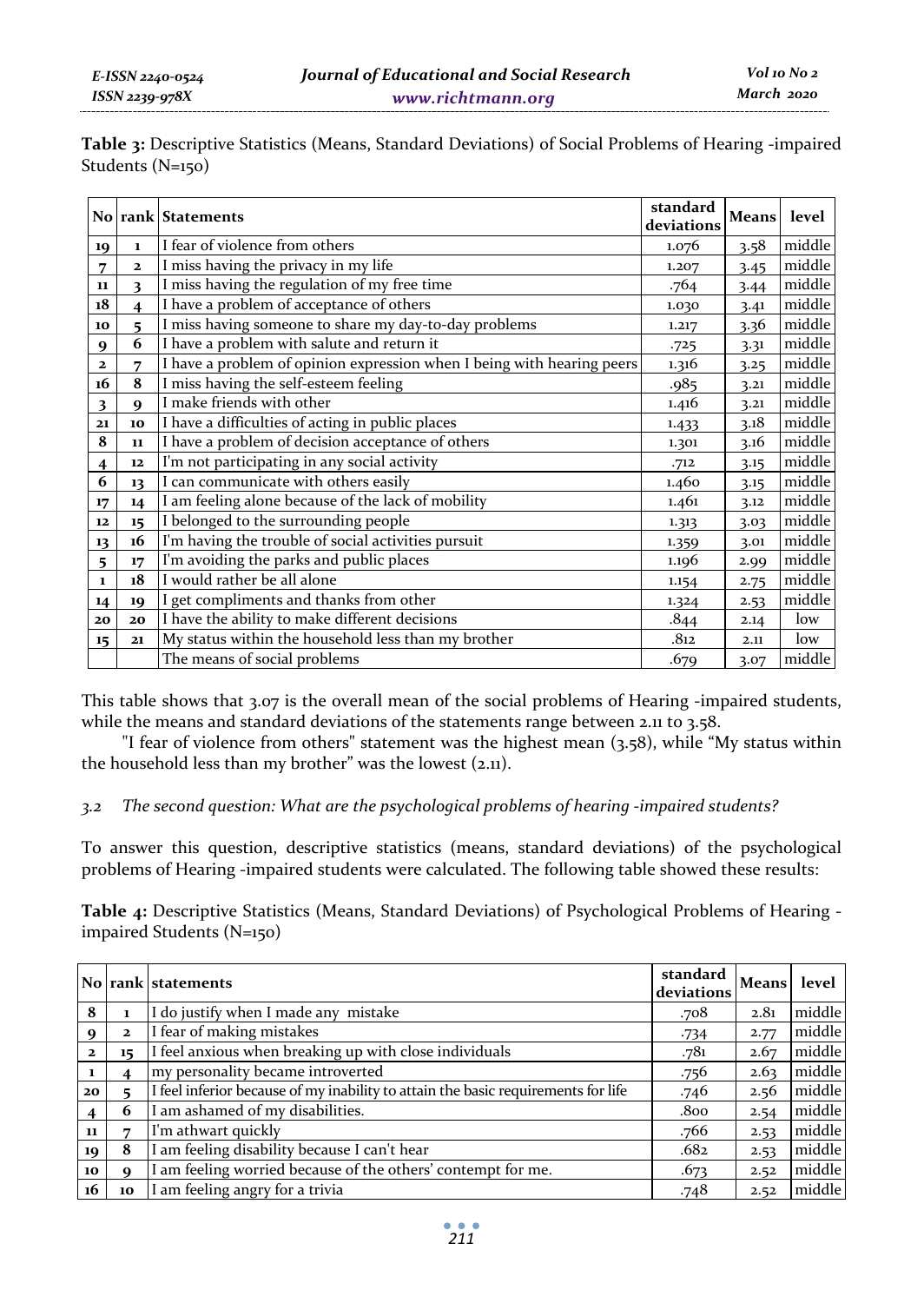|    |    | No rank statements                                                                                 | standard<br>deviations | Means | level  |
|----|----|----------------------------------------------------------------------------------------------------|------------------------|-------|--------|
| 15 | 11 | It hurts to keep me outside of discussing my family problems.                                      | .663                   | 2.49  | middle |
| 18 | 12 | I miss feeling happy.                                                                              | .801                   | 2.49  | middle |
| 14 | 13 | My parents make me good feelings about my abilities.                                               | $-775$                 | 2.49  | middle |
| 5  | 14 | I'm feeling bad because of the lack of interest about me by others                                 | .730                   | 2.47  | middle |
| 7  | 3  | I have got wild mood swings                                                                        | .848                   | 2.46  | middle |
| 12 | 16 | I'm feeling bad because of keeping me away from my relatives                                       | .816                   | 2.45  | middle |
| 17 | 17 | am worried about the future                                                                        | .718                   | 2.43  | middle |
| 6  | 18 | I having the self-esteem feeling                                                                   | .652                   | 2.24  | Low    |
| 3  | 10 | I have feeling that my parents' love me out of pity                                                | .663                   | 2.17  | Low    |
| 13 | 20 | My father make me feeling bad because they believe about my abilities<br>are less than my brothers | $-739$                 | 2.13  | Low    |
|    |    | The means of social problems                                                                       | .520                   | 2.50  | middle |

In this table, 2.50 was the overall mean of the psychological problems of Hearing -impaired students, while the means and standard deviations of the statements ranged between 2.81 and 2.13.

"I do justify when I made any mistake" statement was the highest mean (2.81), while "My father make me feeling bad because they believe about my abilities are less than my brothers" was the lowest (2.13).

## *3.3 What is the adoption level of coping strategies for social and psychological problems in deaf school?*

To answer this question, descriptive statistics (means, standard deviations) of the coping strategies of problems of Hearing -impaired students were calculated. The following table showed these results:

**Table 5:** Descriptive Statistics (Means, Standard Deviations) of Coping Strategies of The Hearingimpaired Students Problems in Deaf Schools (N=150).

|                         |                         | No rank Statements                                                                                       | standard<br>deviations | <b>Means</b> | level  |
|-------------------------|-------------------------|----------------------------------------------------------------------------------------------------------|------------------------|--------------|--------|
| 19                      |                         | The school protects students from violence and abuse.                                                    | .594                   | 3.42         | middle |
| 27                      | $\mathbf{z}$            | During school time I eliminate the bad traits                                                            | .688                   | 3.36         | middle |
| 26                      | 3                       | I am going to move on life because in school                                                             | .606                   | 3.32         | middle |
| 23                      | $\overline{\mathbf{4}}$ | During school time my self-confidence became better                                                      | .772                   | 3.26         | middle |
| 5                       | 5                       | Making pupils aware of hearing disabilities, and their difficulties,<br>challenges and how to coping it. | .788                   | 3.13         | middle |
| 9                       | 6                       | The school help the students to decide their destiny and achieve their<br>independence                   | .917                   | 3.07         | middle |
| 8                       | $\mathbf{1}$            | During school time I felling board                                                                       | .873                   | 3.05         | middle |
| $\overline{\mathbf{4}}$ | 8                       | The daily program at school is inopportune for me                                                        | .831                   | 3.02         | middle |
| 3                       | 9                       | There are different books and resource in sign language for additionally<br>reading.                     | .815                   | 2.99         | middle |
| 16                      | 10                      | in the school, there are programs of Integrating Hearing -impaired<br>students into the community        | .941                   | 2.97         | middle |
| 7                       | 11                      | There are focusing on some activities more than others.                                                  | .929                   | 2.94         | middle |
| $\mathbf{z}$            | 12                      | I'm involved in poetic, musical or dramatic activities at school events                                  | .848                   | 2.92         | middle |
| 6                       | 13                      | I'm involved in the recreational activities at school celebrations                                       | .792                   | 2.90         | middle |
| 1                       | 14                      | There are integrated recreational activities at school                                                   | .905                   | 2.86         | middle |
| 13                      | 15                      | The psychological counselor treatment was comfortable while asking him                                   | .989                   | 2.75         | middle |
| 24                      | 16                      | I have a feeling of comfort while staying in school.                                                     | .942                   | 2.65         | middle |
| 20                      | 17                      | I am taking advantage of sports activities at school.                                                    | .919                   | 2.61         | middle |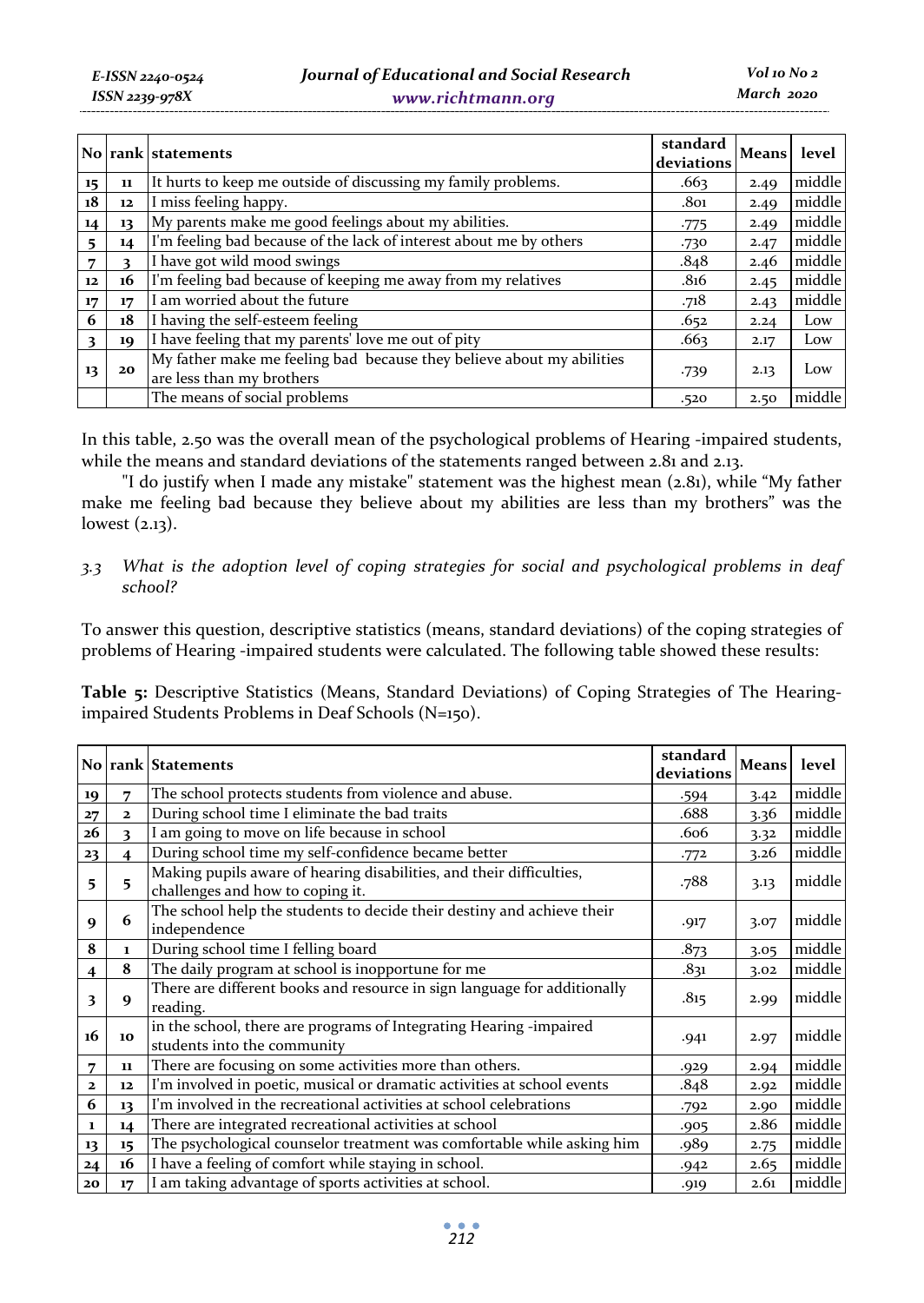|                 |    | No rank Statements                                                                                               | standard<br>deviations | Means level |        |
|-----------------|----|------------------------------------------------------------------------------------------------------------------|------------------------|-------------|--------|
| 21              | 18 | I have feeling bored while playing sport daily                                                                   | .914                   | 2.59        | middle |
| 22              | 19 | the time of sports activities suitable                                                                           | .894                   | 2.56        | middle |
| 18              | 20 | The school cooperates with other institutions in multi activities                                                | 1.022                  | 2.51        | middle |
| 25              | 21 | my will become stronger to change my life to better                                                              | .988                   | 2.49        | middle |
| 11              | 22 | The school staff recognizes the importance of our social and psychological<br>care.                              | 1.024                  | 2.41        | middle |
| 10              | 23 | Developing the social ability of students to be effective members of society                                     | .940                   | 2.39        | middle |
| 14              | 24 | The school provides facilities, educational equipment, and transportation<br>to meet the needs of their students | .768                   | 2.35        | middle |
| 15 <sub>1</sub> | 25 | I need someone who I trust and tell him my problems in school                                                    | .833                   | 2.13        | Low    |
| 12              | 26 | I talk to school staff with satisfaction                                                                         | .874                   | 2.03        | Low    |
| 17              | 27 | I am taking advantage of recreational activities at school.                                                      | .945                   | 2.01        | Low    |
|                 |    | The means of coping strategies at school                                                                         | .365                   | 2.77        | middle |

In this table, 2.77 was the overall mean of coping strategies of the Hearing -impaired students problems in deaf schools, while the means and standard deviations of the statements ranged between 2.01 and 2.42.

"The school protects students from violence and abuse." statement was the highest mean (3.42), while "I am taking advantage of recreational activities at school" was the lowest (2.77).

## *3.4 Are there any statistically significant differences among hearing -impaired based on (gender, place of residence, severity of disability, and school grade)?*

To answer this question, descriptive statistics (means, standard deviations) and the T-test were calculated to investigate the Hearing -impaired students' responses to social and psychological problems and the coping strategies according to the gender, place of residence, the severity of the disability, and the grade.

The result showed that there are no statistically significant differences in Hearing -impaired students' responses due to gender, place of residence, stage of study and severity of the disability.

## **4. Discussion**

## *4.1 Discussion of the results of the first question:*

What are the social problems of hearing-impaired students?"

The results demonstrate that the social problems experienced by students with hearing disabilities show that there is difficulty in managing public places and fear of being subject to violence by others. This explains that social problems appear to them as a result of different ways of communicating with other people who listen to society, and their fear and lack of confidence in them as a result of different ways of communication between them due to the ways of communication between them in terms of sign language and mental abilities, and thus social problems are not apparent within their community unless they are communicated with the community of listeners. The results of this study are consistent with the results of the study by: (Watson, Neuman, Dickinson, 2001) Obstacle (2007) Karen, Kathryn, Blair, 2008) and Nta. The result of (Rimawi, 2008) study showed there are hearing and social difficulties facing the hearing impaired, and they appear at above average levels, especially anxiety levels.

## *4.2 Discussion of the results of the Second question:*

What are the psychological problems of hearing-impaired students?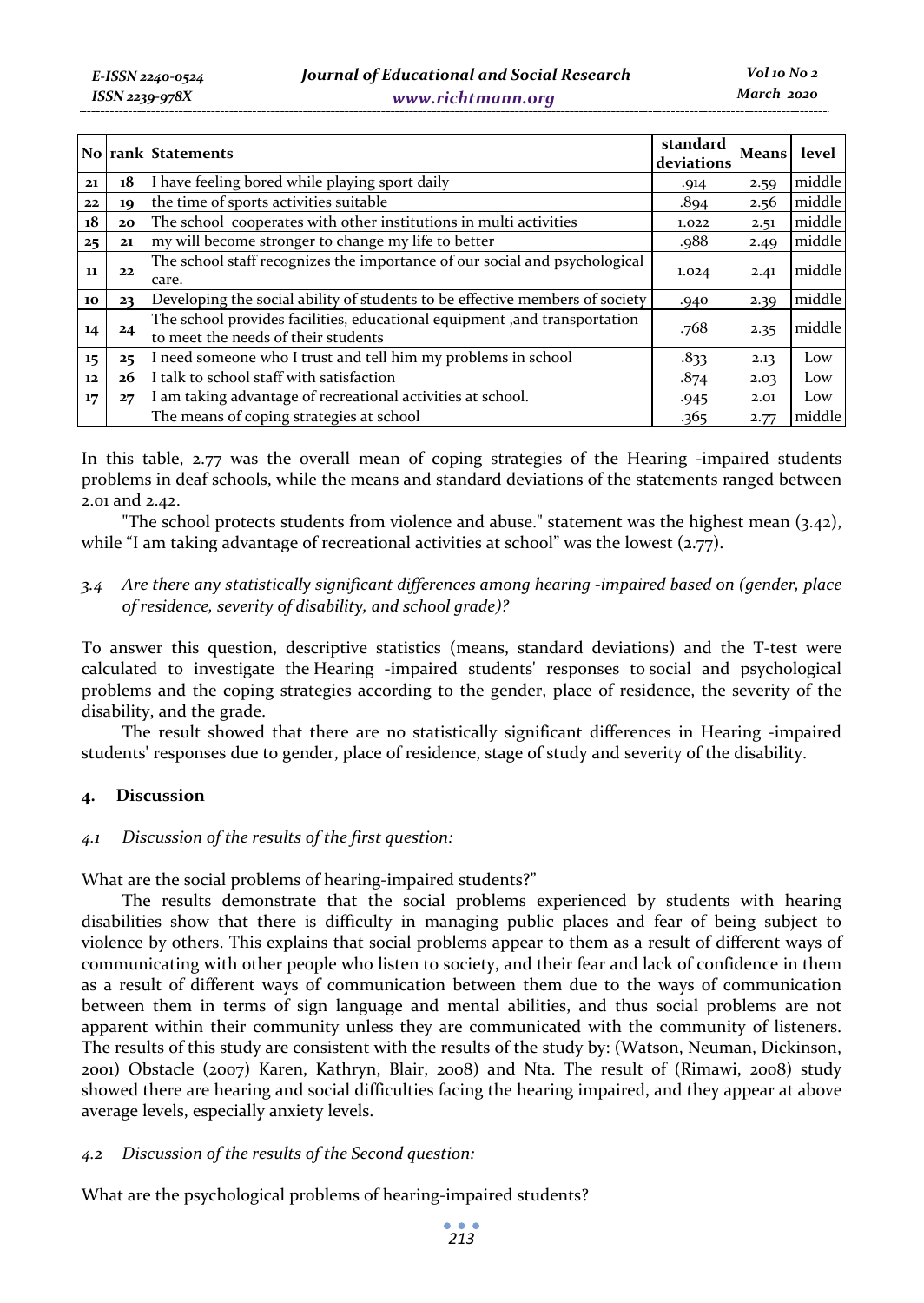| E-ISSN 2240-0524 | Journal of Educational and Social Research | Vol 10 No 2 |
|------------------|--------------------------------------------|-------------|
| ISSN 2239-978X   | www.richtmann.org                          | March 2020  |

The results showed that the psychological problems experienced by students with hearing disabilities were appearing in the form of psychological disorders, the most prominent of which was the resort to justification when mistakes were made, fear of making mistakes and feeling anxious when separated from close people, and was considered as a type of strategy used to prove one's self in a way that may appear wrong, such as anxiety and frustration, which turn into aggression, excessive activity and lack of school discipline as a result of repeated attempts of failure and repeated frustration. This explains that the sign language has a very important impact on the lives of students with hearing impairment. Their inability to communicate with their peers of hearers has negatively impacted their social adaptation to what is around them, which leads to the emergence of psychological problems; they are motivated to deal with situations in which they are exposed negatively. The results of this study are consistent with the study of the shoulders (2007) and the results of the study by (Shirin. Antia, Patricia, Luckner, 2011) that showed the presence of psychological, social and behavioral problems in the deaf and hearing - impaired to a moderate degree.

#### *4.3 Discussion of the results of the third question:*

 **"**What is the adoption level of coping strategies for social and psychological problems in Deaf school?"

The results of this question showed that the level of strategies used to confront social and psychological problems in the deaf school was at an average level and it can be explained that the level of ownership of workers with deaf students from parents and teachers is not at a sufficient level to deal with the needs of deaf students with regard to their ability to meet their social and psychological needs, which Problems occur for students with hearing disabilities, which requires strategies that limit the problems of these students. This is consistent with the results of previous studies that examined special strategies which limit the problems of the hearing impaired, such as: Kare n, Kathryn, Blair, 2008) and (Abu Deraie, Al-Ramamneh, 2019).

#### *4.4 Discussion of the results of the Fourth question:*

Are there any statistically significant differences among hearing -impaired based on (gender, place of residence, severity of disability, and school grade)?

The results of this question showed that there are no statistically significant differences in social and psychological problems and strategies for facing social and psychological problems depending on the gender variable, place of residence, school stage, and severity of disability. This explains that all students with hearing disabilities with their different bicycles have the same behavioral and emotional characteristics that are reflected on aspects of their personality due to the absence of auditory communication and their feeling that they are different from their normal peers of the same age group, which makes them vulnerable to social and psychological disorders. This explains that deaf is a heterogeneous class, but they agree with each other with a set of characteristics, which are: sign language, total communication, the surrounding environment, activities and cultural clubs. Thus, this common diversity among them led to the acquisition of a culture of unified nature and thus psychological and social problems, if any. They are of the same nature and degree. This indicates that the study members with hearing disabilities have equal psychological problems according to their gender, age and degree of hearing impairment for them. The results of this question are consistent with the results of each of the studies by (Abu Drai, Al-Ramamneh, 2019).

#### **5. Recommendations**

Based on the findings, three recommendations are suggested. First, it is recommended to increase the awareness of the challenge that hearing-impaired students face. It is hoped that the findings will be